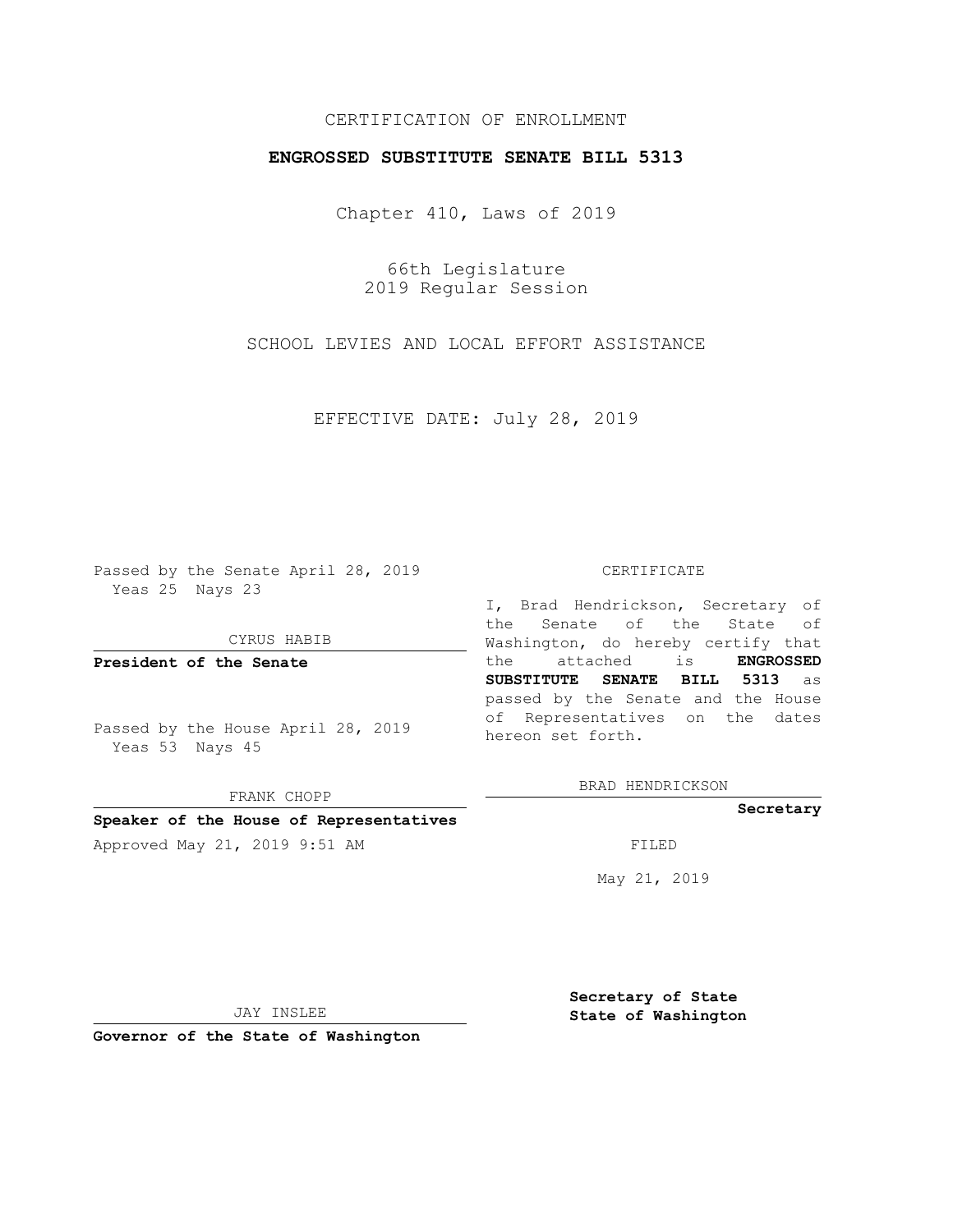#### **ENGROSSED SUBSTITUTE SENATE BILL 5313**

AS AMENDED BY THE HOUSE

Passed Legislature - 2019 Regular Session

# **State of Washington 66th Legislature 2019 Regular Session**

**By** Senate Early Learning & K-12 Education (originally sponsored by Senator Wellman; by request of Office of Financial Management)

READ FIRST TIME 02/18/19.

1 AN ACT Relating to school levies and local effort assistance; and 2 amending RCW 28A.500.015, 84.52.0531, 28A.320.330, and 43.09.2856.

3 BE IT ENACTED BY THE LEGISLATURE OF THE STATE OF WASHINGTON:

4 **Sec. 1.** RCW 28A.500.015 and 2018 c 266 s 303 are each amended to 5 read as follows:

 (1) Beginning in calendar year ((2019))2020 and each calendar year thereafter, the state must provide state local effort assistance funding to supplement school district enrichment levies as provided 9 in this section.

10 (2)(a) For an eligible school district( $(\tau)$ ) with an actual enrichment levy rate that is less than one dollar and fifty cents per thousand dollars of assessed value in the school district, the annual local effort assistance funding is equal to the school district's maximum local effort assistance multiplied by a fraction equal to the 15 school district's actual enrichment levy rate divided by one dollar and fifty cents per thousand dollars of assessed value in the school 17 district(('s maximum allowable)).

18 (b) For an eligible school district with an actual enrichment 19 levy rate that is equal to or greater than one dollar and fifty cents 20 per thousand dollars of assessed value in the school district, the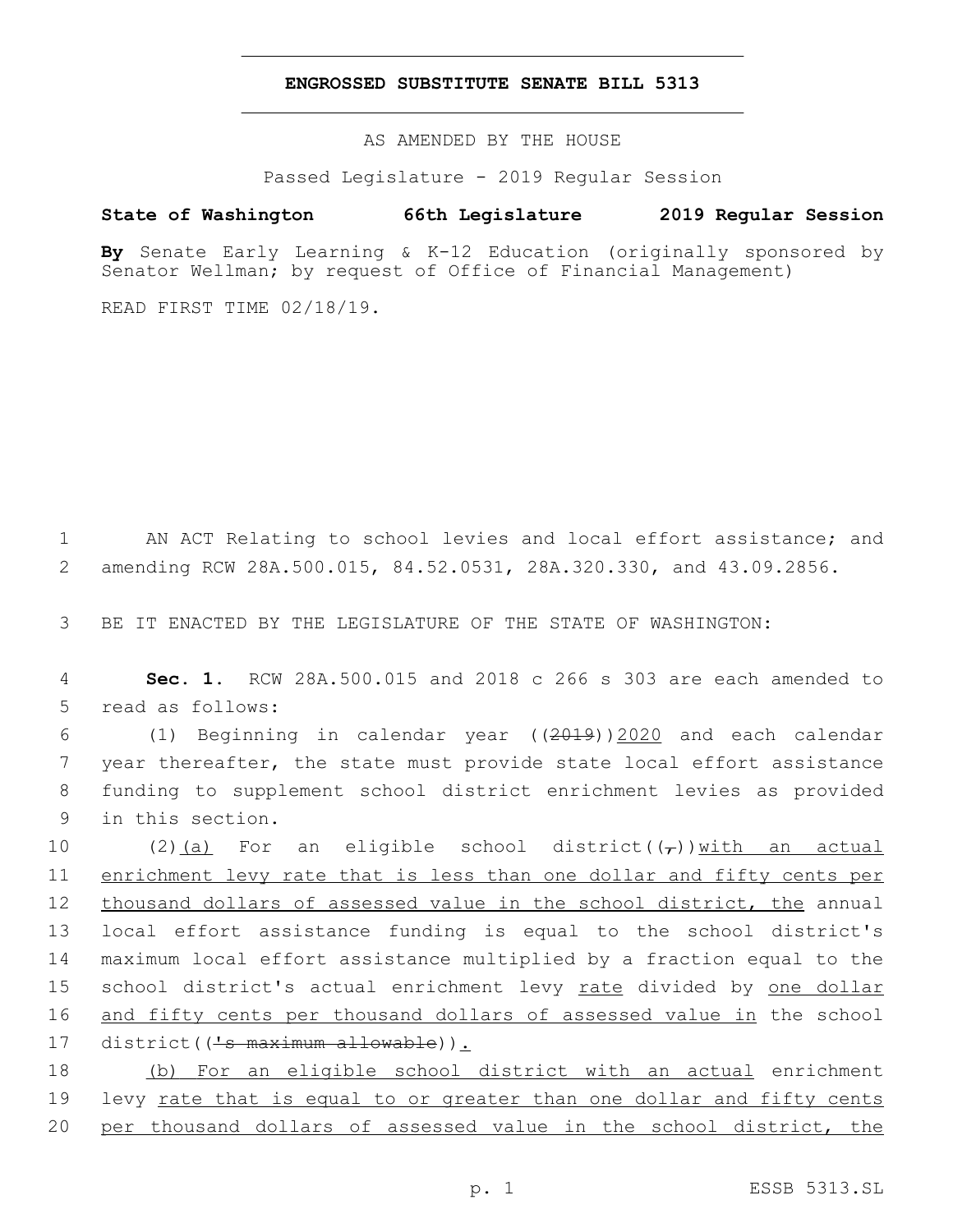annual local effort assistance funding is equal to the school 2 district's maximum local effort assistance.

 (c) Beginning in calendar year 2022, for state-tribal education compact schools established under chapter 28A.715 RCW, the annual local effort assistance funding is equal to the actual enrichment levy per student as calculated by the superintendent of public instruction for the previous year for the school district in which the state-tribal education compact school is located, up to a maximum per student amount of one thousand five hundred fifty dollars as increased by inflation from the 2019 calendar year, multiplied by the student enrollment of the state-tribal education compact school in the prior school year.

13 (d) For a school district that meets the criteria in this subsection and is located west of the Cascades in a county that borders another state, the annual local effort assistance funding is 16 equal to the local effort assistance funding authorized under (b) of this subsection and additional local effort assistance funding equal to the following amounts:

# (i) Two hundred forty-six dollars per pupil in the 2019-20 school year for a school district with more than twenty-five thousand annual 21 full-time equivalent students; and

 (ii) Two hundred eighty-six dollars per pupil in the 2019-20 23 school year for a school district with more than twenty thousand annual full-time equivalent enrolled students but fewer than twenty-five thousand annual full-time equivalent enrolled students.

 (3) The state local effort assistance funding provided under this section is not part of the state's program of basic education deemed 28 by the legislature to comply with the requirements of Article IX, 29 section 1 of the state Constitution.

 (4) The definitions in this subsection apply throughout this section unless the context clearly requires otherwise.

 (a) "Eligible school district" means a school district ((whose 33 maximum allowable enrichment)) where the amount generated by a levy of one dollar and fifty cents per thousand dollars of assessed value in 35 the school district, divided by the school district's total student 36 enrollment in the prior school year<sub> $L$ </sub> is less than the state local 37 effort assistance threshold.

 (b) For the purpose of this section, "inflation" means, for any school year, the rate of the yearly increase of the previous calendar year's annual average consumer price index for all urban consumers,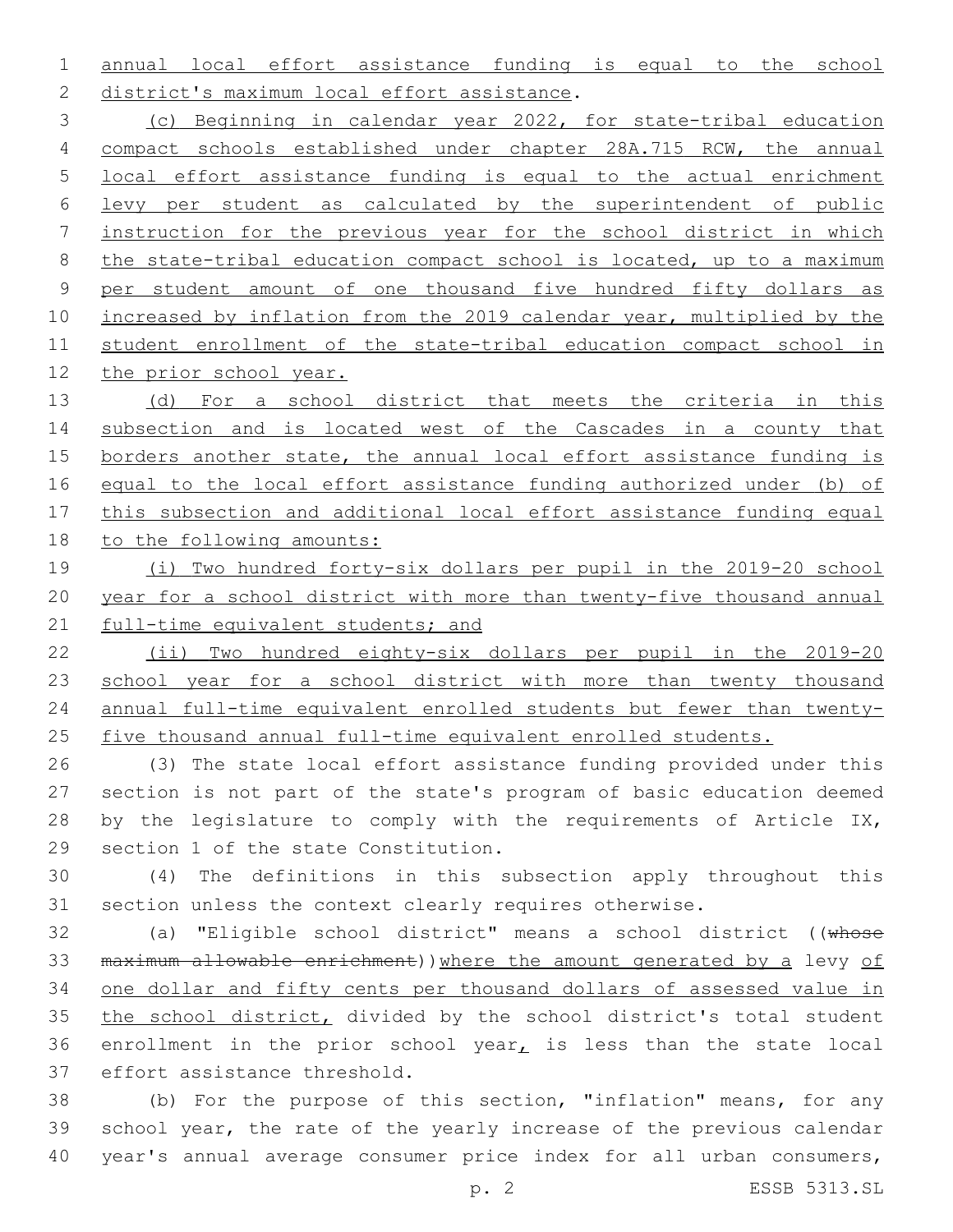1 Seattle area, using the official current base compiled by the bureau 2 of labor statistics, United States department of labor.

3 (c) (("Maximum allowable enrichment levy" means the maximum levy 4 permitted by RCW 84.52.0531.

5 (d)) "Maximum local effort assistance" means the difference 6 between the following:

7 (i) The school district's actual prior school year enrollment 8 multiplied by the state local effort assistance threshold; and

9 (ii) The amount generated by a levy of one dollar and fifty cents 10 per thousand dollars of assessed value in the school district(('-s 11 maximum allowable enrichment levy)).

12 (((e)))(d) "Prior school year" means the most recent school year 13 completed prior to the year in which the state local effort 14 assistance funding is to be distributed.

15  $((\text{#}))$  (e) "State local effort assistance threshold" means one 16 thousand five hundred fifty dollars per student, increased for 17 inflation beginning in calendar year 2020.

18  $((+q))$  (f) "Student enrollment" means the average annual full-19 time equivalent student enrollment.

 (5) For districts in a high/nonhigh relationship, the enrollments of the nonhigh students attending the high school shall only be counted by the nonhigh school districts for purposes of funding under 23 this section.

 (6) For school districts participating in an innovation academy cooperative established under RCW 28A.340.080, enrollments of students attending the academy shall be adjusted so that each participant district receives its proportional share of student enrollments for purposes of funding under this section.

29 **Sec. 2.** RCW 84.52.0531 and 2018 c 266 s 307 are each amended to 30 read as follows:

 (1) Beginning with taxes levied for collection in ((2019))2020, the maximum dollar amount which may be levied by or for any school district for enrichment levies under RCW 84.52.053 is equal to the 34 lesser of ((one)) two dollars and fifty cents per thousand dollars of the assessed value of property in the school district or the maximum per-pupil limit. This maximum dollar amount shall be reduced accordingly as provided under RCW 43.09.2856(2).

38 (2) The definitions in this subsection apply to this section 39 unless the context clearly requires otherwise.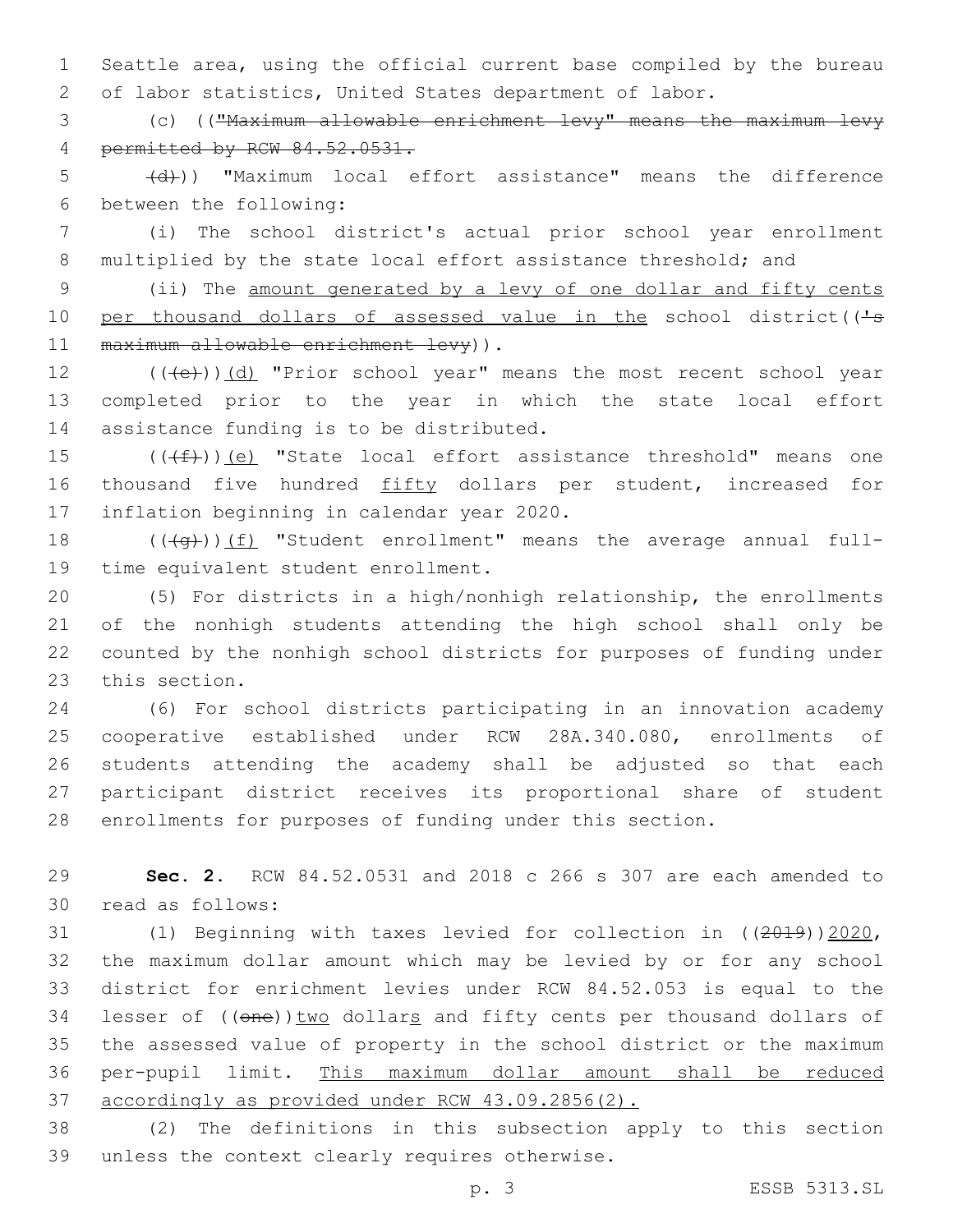(a) For the purpose of this section, "inflation" means, for any school year, the rate of the yearly increase of the previous calendar year's annual average consumer price index for all urban consumers, Seattle area, using the official current base compiled by the bureau of labor statistics, United States department of labor.

(b) "Maximum per-pupil limit" means:

 (i) Two thousand five hundred dollars, as increased by inflation beginning with property taxes levied for collection in 2020, multiplied by the number of average annual full-time equivalent 10 students enrolled in the school district in the prior school year $<sub>L</sub>$ </sub> for school districts with fewer than forty thousand annual full-time equivalent students enrolled in the school district in the prior 13 school year; or

14 (ii) Three thousand dollars, as increased by inflation beginning with property taxes levied for collection in 2020, multiplied by the number of average annual full-time equivalent students enrolled in 17 the school district in the prior school year, for school districts with forty thousand or more annual full-time equivalent students 19 enrolled in the school district in the prior school year. ((Beginning with property taxes levied for collection in 2020, the maximum per-21 pupil limit shall be increased by inflation.))

 (c) "Prior school year" means the most recent school year completed prior to the year in which the levies are to be collected.

 (3) For districts in a high/nonhigh relationship, the enrollments of the nonhigh students attending the high school shall only be counted by the nonhigh school districts for purposes of funding under 27 this section.

 (4) For school districts participating in an innovation academy cooperative established under RCW 28A.340.080, enrollments of students attending the academy shall be adjusted so that each participant district receives its proportional share of student enrollments for purposes of funding under this section.

 (5) Beginning with propositions for enrichment levies for collection in calendar year 2020 and thereafter, a district must receive approval of an enrichment levy expenditure plan under RCW 28A.505.240 before submission of the proposition to the voters.

 (6) The superintendent of public instruction shall develop rules and regulations and inform school districts of the pertinent data necessary to carry out the provisions of this section.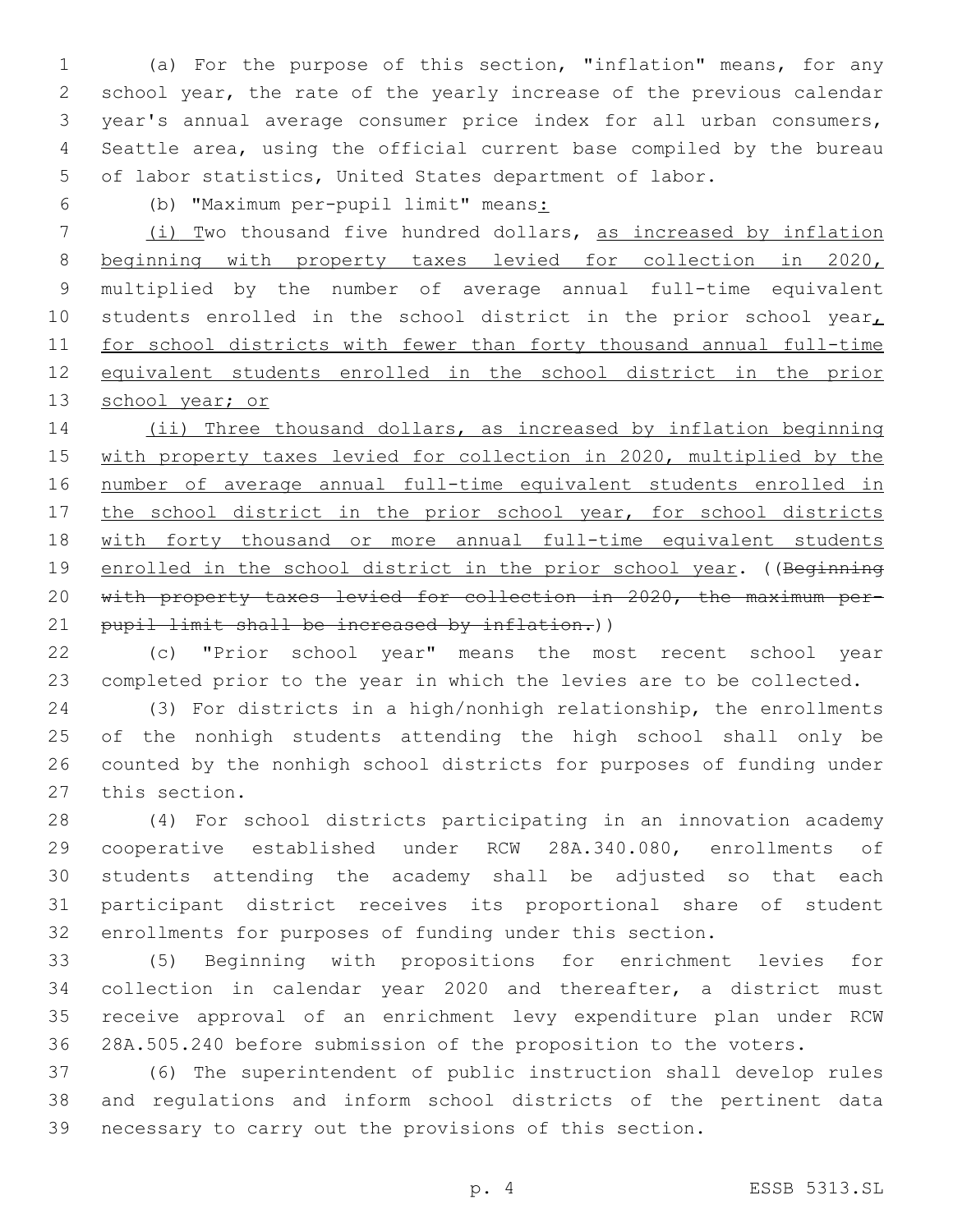(7) Beginning with taxes levied for collection in 2018, enrichment levy revenues must be deposited in a separate subfund of the school district's general fund pursuant to RCW 28A.320.330, and for the 2018-19 school year are subject to the restrictions of RCW 28A.150.276 and the audit requirements of RCW 43.09.2856.

 (8) Funds collected from levies for transportation vehicles, construction, modernization, or remodeling of school facilities as established in RCW 84.52.053 are not subject to the levy limitations 9 in subsections (1) through (5) of this section.

 **Sec. 3.** RCW 28A.320.330 and 2018 c 266 s 302 are each amended to read as follows:11

 School districts shall establish the following funds in addition 13 to those provided elsewhere by law:

 (1)(a) A general fund for the school district to account for all financial operations of the school district except those required to 16 be accounted for in another fund.

 (b) By the 2018-19 school year, a local revenue subfund of its general fund to account for the financial operations of a school district that are paid from local revenues. The local revenues that must be deposited in the local revenue subfund are enrichment levies and transportation vehicle levies collected under RCW 84.52.053, local effort assistance funding received under chapter 28A.500 RCW, and other school district local revenues including, but not limited 24 to, grants, donations, and state and federal payments in lieu of taxes, but do not include other federal revenues, or local revenues that operate as an offset to the district's basic education allocation under RCW 28A.150.250. School districts must track expenditures from this subfund separately to account for the 29 expenditure of each of these streams of revenue by source, and must 30 provide  $((any))$  the supplemental expenditure schedule((s)) under (c) of this subsection, and any other supplemental expenditure schedules required by the superintendent of public instruction or state 33 auditor, for purposes of RCW 43.09.2856.

 (c) Beginning in the 2019-20 school year, the superintendent of public instruction must require school districts to provide a supplemental expenditure schedule by revenue source that identifies 37 the amount expended by object for each of the following supplementary enrichment activities beyond the state funded amount: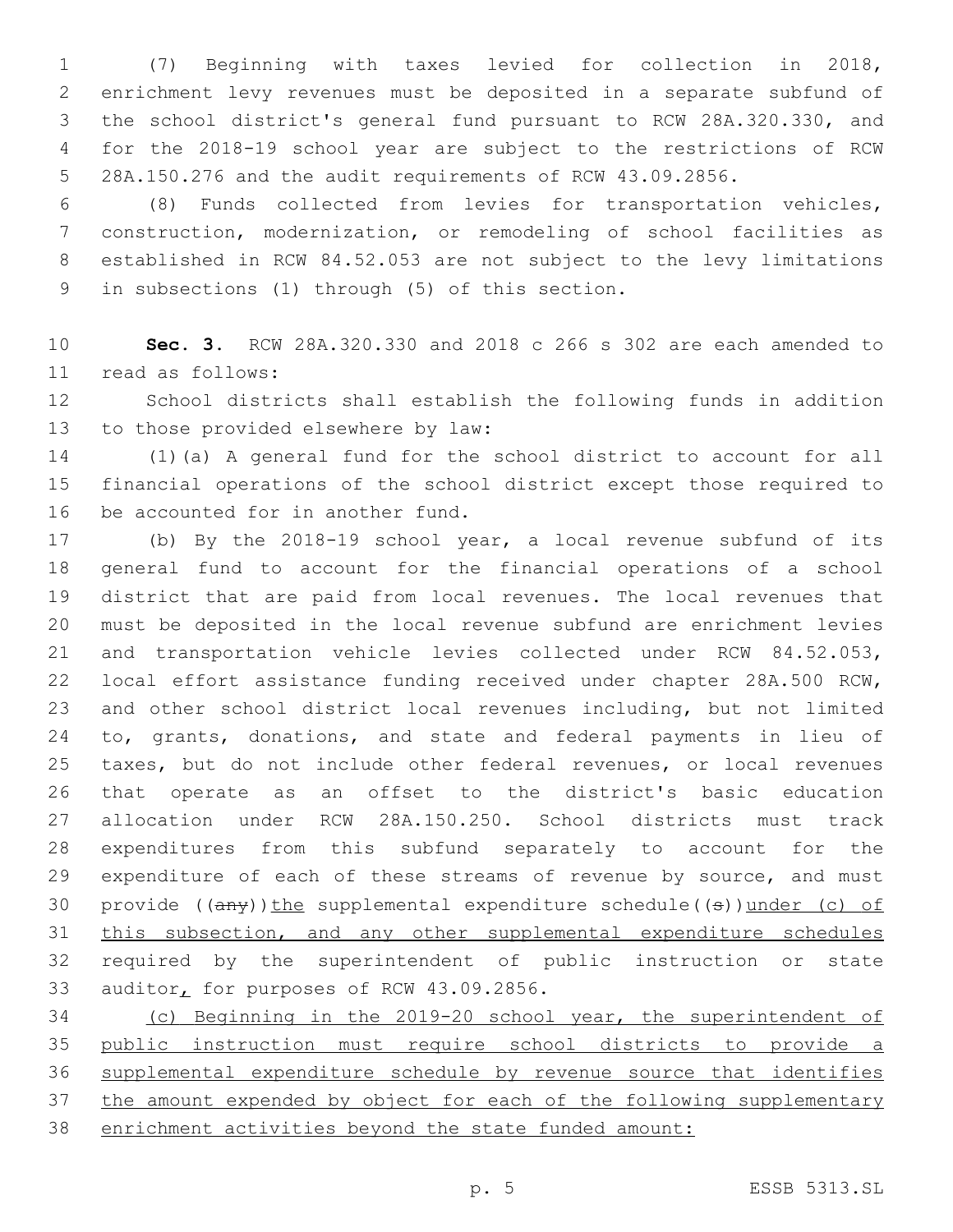| 1     | Minimum<br>instructional offerings under RCW<br>28A.150.220<br>(i)<br>or |
|-------|--------------------------------------------------------------------------|
| 2     | 28A.150.260 not otherwise included on other lines;                       |
| 3     | (ii) Staffing ratios or program components under RCW 28A.150.260,        |
| 4     | including providing additional staff for class size reduction beyond     |
| 5     | class sizes allocated in the prototypical school model and additional    |
| 6     | staff beyond the staffing ratios allocated in the prototypical school    |
| 7     | formula;                                                                 |
| $8\,$ | (iii) Program components under RCW 28A.150.200, 28A.150.220, or          |
| 9     | 28A.150.260, not otherwise included on other lines;                      |
| 10    | (iv) Program components to support students in the program of            |
| 11    | special education;                                                       |
| 12    | (v) Program components of professional learning, as defined by           |
| 13    | RCW 28A.415.430, beyond that allocated under RCW 28A.150.415;            |
| 14    | (vi) Extracurricular activities;                                         |
| 15    | (vii) Extended school days or an extended school year;                   |
| 16    | (viii) Additional course offerings beyond the<br>minimum                 |
| 17    | instructional program established in the state's statutory program of    |
| 18    | basic education;                                                         |
| 19    | (ix) Activities associated with early learning programs;                 |
| 20    | (x) Activities associated with providing the<br>student                  |
| 21    | transportation program;                                                  |
| 22    | (xi) Any additional salary costs attributable to the provision or        |
| 23    | administration of the enrichment activities allowed under RCW            |
| 24    | 28A.150.276;                                                             |
| 25    | (xii) Additional activities or enhancements that the office of           |
| 26    | the superintendent of public instruction determines<br>to be a           |
| 27    | documented and demonstrated enrichment of the state's statutory          |
| 28    | program of basic education under RCW 28A.150.276; and                    |
| 29    | (xiii) All other costs not otherwise identified in other line            |
| 30    | items.                                                                   |
| 31    | (d) For any salary and related benefit costs identified in               |
| 32    | (c)(xi), (xii), and (xiii) of this subsection, the school district       |
| 33    | shall maintain a record describing how these expenditures are            |
| 34    | documented and demonstrated enrichment of the state's statutory          |
| 35    | program of basic education. School districts shall maintain these        |
| 36    | records until the state auditor has completed the audit under RCW        |
| 37    | 43.09.2856.                                                              |
| 38    | (2) A capital projects fund shall be established for major               |
| 39    | capital purposes. All statutory references to a "building fund" shall    |
| 40    | mean the capital projects fund so established. Money to be deposited     |

p. 6 ESSB 5313.SL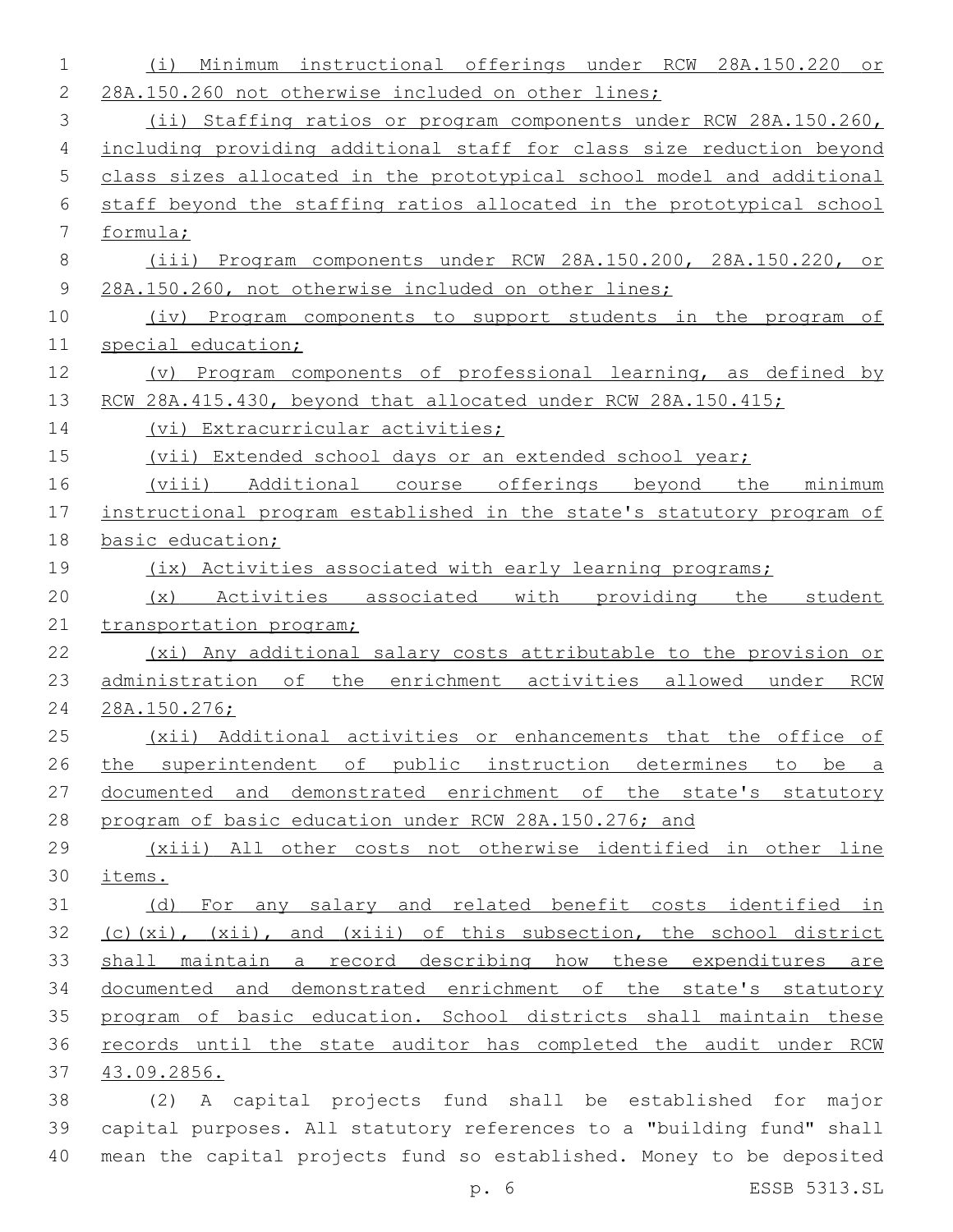into the capital projects fund shall include, but not be limited to, bond proceeds, proceeds from excess levies authorized by RCW 84.52.053, state apportionment proceeds as authorized by RCW 28A.150.270, earnings from capital projects fund investments as authorized by RCW 28A.320.310 and 28A.320.320, and state forest revenues transferred pursuant to subsection (3) of this section.

 Money derived from the sale of bonds, including interest earnings thereof, may only be used for those purposes described in RCW 28A.530.010, except that accrued interest paid for bonds shall be 10 deposited in the debt service fund.

 Money to be deposited into the capital projects fund shall include but not be limited to rental and lease proceeds as authorized by RCW 28A.335.060, and proceeds from the sale of real property as 14 authorized by RCW 28A.335.130.

 Money legally deposited into the capital projects fund from other sources may be used for the purposes described in RCW 28A.530.010, 17 and for the purposes of:

 (a) Major renovation and replacement of facilities and systems where periodical repairs are no longer economical or extend the useful life of the facility or system beyond its original planned useful life. Such renovation and replacement shall include, but shall not be limited to, major repairs, exterior painting of facilities, replacement and refurbishment of roofing, exterior walls, windows, heating and ventilating systems, floor covering in classrooms and 25 public or common areas, and electrical and plumbing systems.

 (b) Renovation and rehabilitation of playfields, athletic fields, 27 and other district real property.

 (c) The conduct of preliminary energy audits and energy audits of school district buildings. For the purpose of this section:

 (i) "Preliminary energy audits" means a determination of the energy consumption characteristics of a building, including the size, type, rate of energy consumption, and major energy using systems of 33 the building.

 (ii) "Energy audit" means a survey of a building or complex which identifies the type, size, energy use level, and major energy using systems; which determines appropriate energy conservation maintenance or operating procedures and assesses any need for the acquisition and installation of energy conservation measures, including solar energy 39 and renewable resource measures.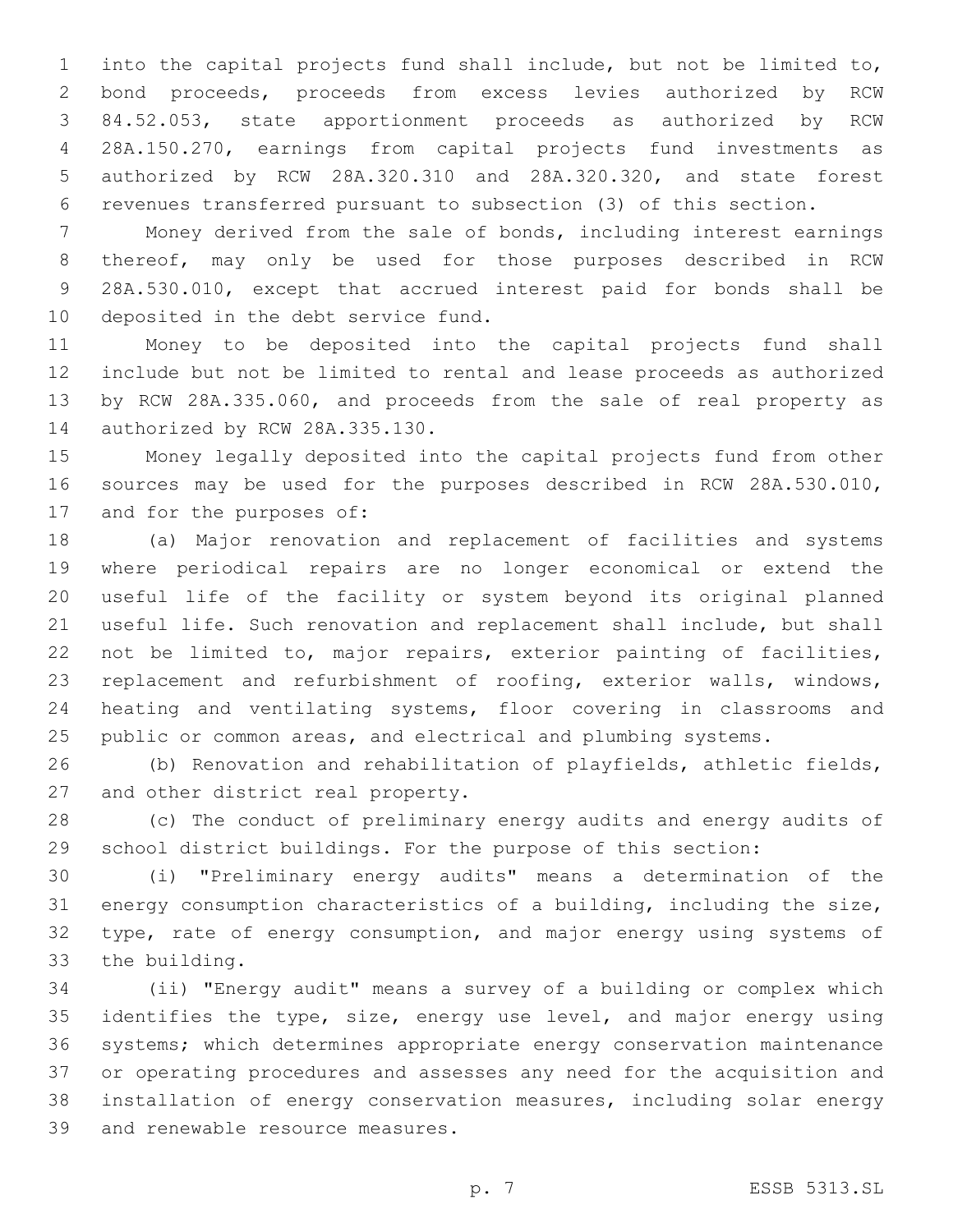(iii) "Energy capital improvement" means the installation, or modification of the installation, of energy conservation measures in a building which measures are primarily intended to reduce energy consumption or allow the use of an alternative energy source.

 (d) Those energy capital improvements which are identified as being cost-effective in the audits authorized by this section.

 (e) Purchase or installation of additional major items of equipment and furniture: PROVIDED, That vehicles shall not be 9 purchased with capital projects fund money.

 (f)(i) Costs associated with implementing technology systems, facilities, and projects, including acquiring hardware, licensing software, and online applications and training related to the installation of the foregoing. However, the software or applications must be an integral part of the district's technology systems, 15 facilities, or projects.

 (ii) Costs associated with the application and modernization of technology systems for operations and instruction including, but not limited to, the ongoing fees for online applications, subscriptions, or software licenses, including upgrades and incidental services, and ongoing training related to the installation and integration of these products and services. However, to the extent the funds are used for 22 the purpose under this subsection  $(2)$  (f)(ii), the school district shall transfer to the district's general fund the portion of the capital projects fund used for this purpose. The office of the superintendent of public instruction shall develop accounting guidelines for these transfers in accordance with internal revenue 27 service regulations.

 (g) Major equipment repair, painting of facilities, and other major preventative maintenance purposes. However, to the extent the 30 funds are used for the purpose under this subsection  $(2)$   $(q)$ , the school district shall transfer to the district's general fund the portion of the capital projects fund used for this purpose. The office of the superintendent of public instruction shall develop accounting guidelines for these transfers in accordance with internal revenue service regulations. Based on the district's most recent two- year history of general fund maintenance expenditures, funds used for this purpose may not replace routine annual preventive maintenance expenditures made from the district's general fund.

 (3) A debt service fund to provide for tax proceeds, other revenues, and disbursements as authorized in chapter 39.44 RCW. State

p. 8 ESSB 5313.SL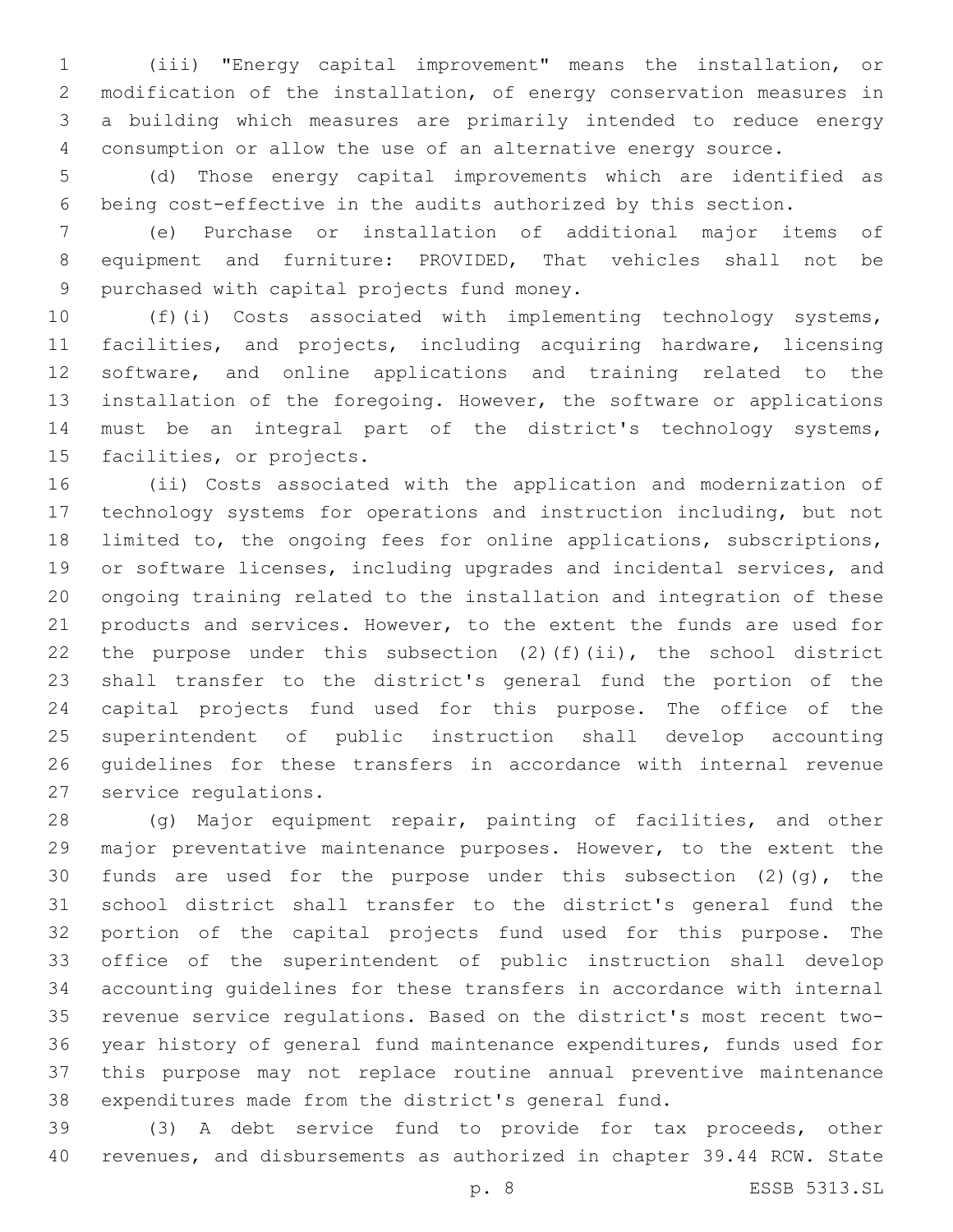forestland revenues that are deposited in a school district's debt service fund pursuant to RCW 79.64.110 and to the extent not necessary for payment of debt service on school district bonds may be transferred by the school district into the district's capital 5 projects fund.

 (4) An associated student body fund as authorized by RCW 28A.325.030.7

 (5) Advance refunding bond funds and refunded bond funds to provide for the proceeds and disbursements as authorized in chapter 10 39.53 RCW.

 **Sec. 4.** RCW 43.09.2856 and 2018 c 266 s 406 are each amended to 12 read as follows:

 (1) Beginning with the 2019-20 school year, to ensure that school district local revenues are used solely for purposes of enriching the state's statutory program of basic education, the state auditor's regular financial audits of school districts must include a review of the expenditure of school district local revenues for compliance with RCW 28A.150.276, including the spending plan approved by the superintendent of public instruction under RCW 28A.505.240 and its implementation, and any supplemental contracts entered into under RCW 28A.400.200. The audit must also include a review of the expenditure 22 schedule and supporting documentation required by RCW 28A.320.330(1)(c).

 (2) If an audit under subsection (1) of this section results in findings that a school district has failed to comply with these requirements, then within ninety days of completing the audit the auditor must report the findings to the superintendent of public instruction, the office of financial management, and the education 29 and operating budget committees of the legislature. If the superintendent of public instruction receives a report of findings from the state auditor that an expenditure of a school district is out of compliance with the requirements of RCW 28A.150.276, and the finding is not resolved in the subsequent audit, the maximum taxes levied for collection by the school district under RCW 84.52.0531 in the following calendar year shall be reduced by the expenditure amount identified by the state auditor.

 (3) The use of the state allocation provided for professional learning under RCW 28A.150.415 must be audited as part of the regular financial audits of school districts by the state auditor's office to